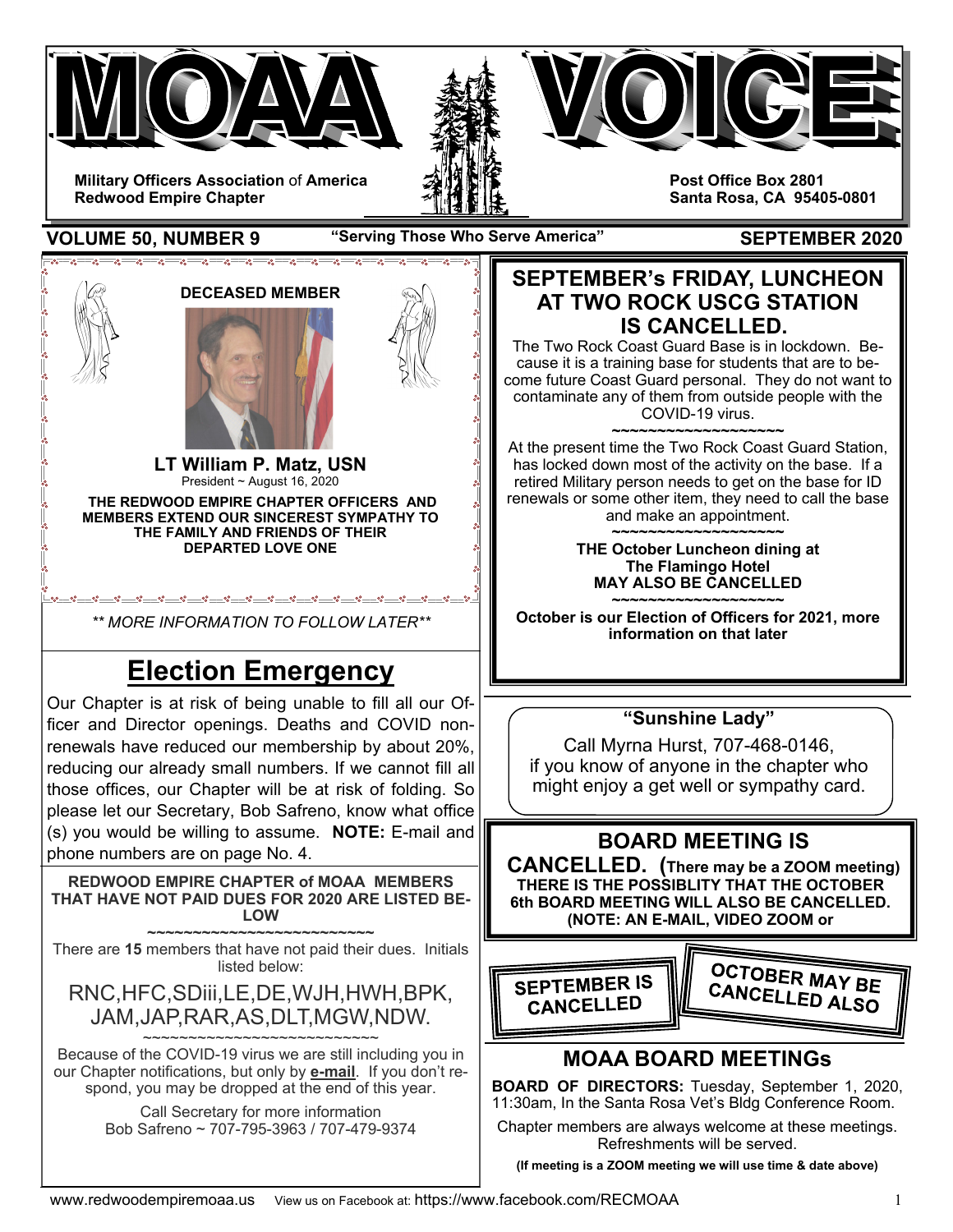### **Legislative Affairs – August 2020 LEGISLATION:**

### **Federal**

**Tricare Select Fees.** Staring January 1, 2021, many working-age retirees must start

 paying, or you'll be disenrolled from health care coverage. These fees affect retirees and their family members in the so-called Group A whose sponsor's initial enlistment or appointment was before Jan. 1, 2018. These retirees in are generally working -age retirees under age 65.

Currently they don't pay enrollment fees, but under the National Defense Authorization Act of 2017, Congress required defense officials to start charging these working-age retirees enrollment fees. It also applies to Tricare Overseas Program Select Group A retirees**.** 

 **S. 4166 - Ensuring Survivors Benefits.** On July 2, 2020, Senators Kyrsten Sinema (AZ) and Senator Thom Tillis (NC) introduced S. 4166, the Ensuring Survivors Benefits during COVID-19 Act, which would address this issue by requiring the Department of Veterans Affairs seek a medical opinion in the case of any veteran who has a serviceconnected condition and who passes away due to the coronavirus. This medical opinion could be crucial in obtaining survivors' benefits. This legislation would ensure adequate compensation to the survivors of veterans whose deaths are held to be service connected.

 Please help the DAV support this important legislation by asking your Senators Feinstein and Harris cosponsor S. 4166, to ensure that no surviving family members are denied entitlement to their benefits during this pandemic.

## **Current Support Needed:**

**H.R. 5995 and S. 3393 Concurrent Receipt:**  These two bills will provide for concurrent receipt of retired pay for those disabled due to combat wounds suffered before reaching normal retirement at 20 years.

**MOAA Advocacy for DACA:** MOAA is advocating for the passage of legislation which will provide for permanent residency for those serving in the Armed Forces – particularly those 800 considered to be vital service such as translators or medical personnel.

### **State:**

 Hang on to your pocket books, the TAX WEAVEL is coming is coming in November! There will be 22 initiatives on the ballot to tempt your pay check.

 **Proposition 15. Split Roll Property Taxes:**  This proposition would amend California's 40-yearold Prop 13 property tax protections to exclude commercial and industrial properties. It would require business properties to be reassessed at full market

value, causing costs to go up on California businesses and then onto California consumers. This will cost everyone in California more for everyday goods and services. This is the largest tax increase proposed in California history. California is already one of the states with the highest cost of living in the country as well as one of the highest poverty rates.

This is a real estate broker's dream to put much more money in his pocket. Besides opening the door for future change to include taxes on YOUR home, this insidious proposal with seriously affect ALL small business owners, many of whom are veterans trying to make a living in this state. With the lock-down of the economy for almost three months, many small businesses will not survive.

**Proposition 19 Property Transfers**. Would require property transferred within families to be reassessed to market value as of the date of transfer, resulting in a huge property tax increase for longheld family homes. In effect, Prop 19 creates another 'death tax.' The only exception is if the children move into the home within a year and make it their principal residence. This is a billion-dollar tax increase on California families.

**Proposition 21: Rent Control :** Prop 21 repeals portions of California's rent control law that protects single family homeowners and has no plan to build affordable and middle-class ho using or deal with the increasing problem of homelessness on our streets. There are no protections for renters, seniors, veterans or the disabled, and it has no provision to reduce rents. This is the same measure that was on the November 2018 ballot as Prop 10 which was opposed by most of the major veterans' groups and was defeated by 20% points.

**Proposition 23: Dialysis Reform:** Approximately 80,000 Californians with kidney failure rely on dialysis to stay alive. Proposition 23 would put dialysis patients' lives at risk and hurt all Californians by making the wait longer to see doctors and increasing health care costs by hundreds of millions annually. This is the same measure that was on the November 2018 ballot as Prop 8 which was opposed by most of the major veterans' groups and was defeated by 20% points

There will be more coming out in the next couple of months. **Advice of the day -** 

### **BE ALERT – FOLLOW THE MONEY!**

### V**ern McNamee, Legislative Chair**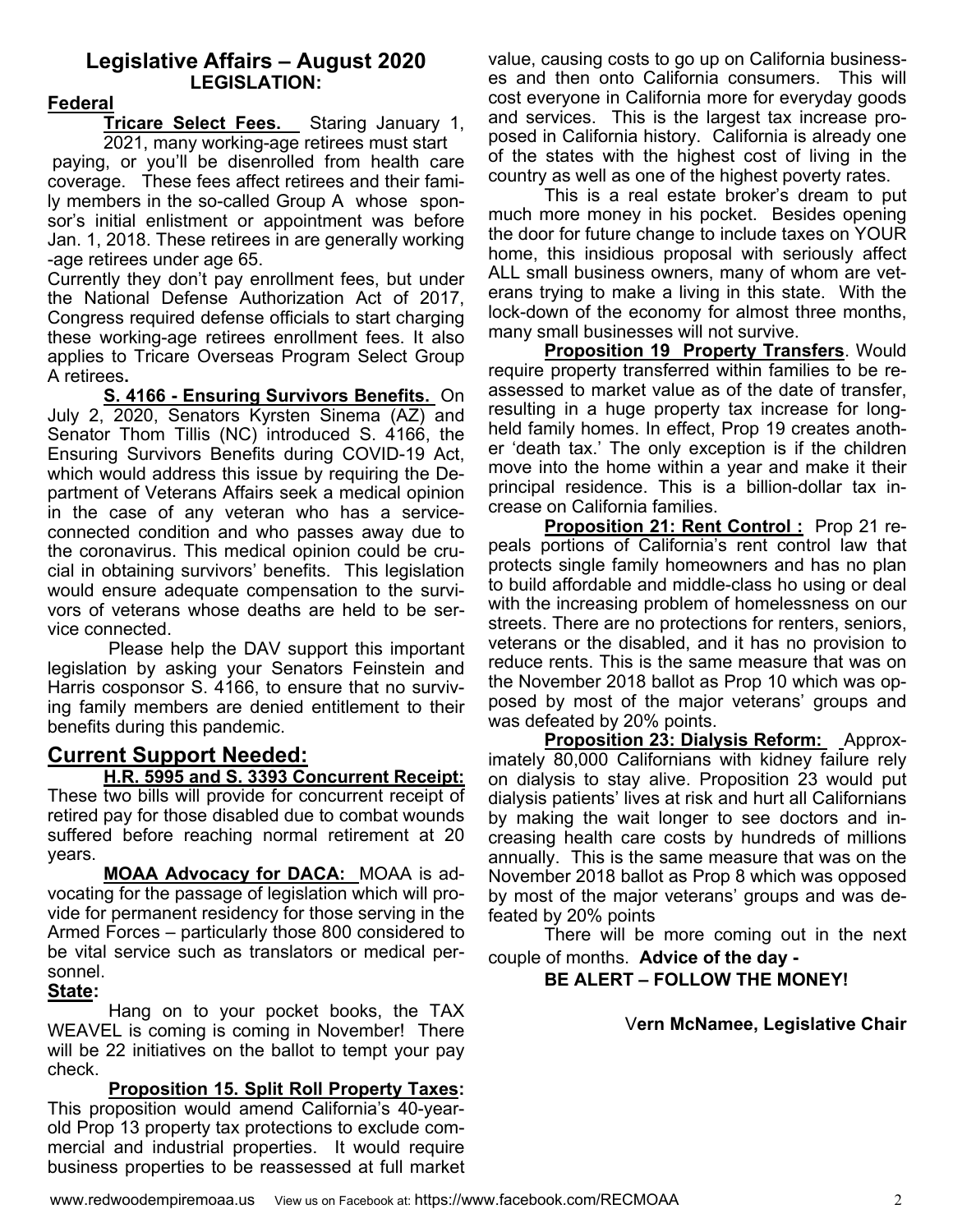### **NEW CREDIT CARD SCAM "YES, I Want A Receipt"**

A LOT OF SHOPS (many, actually) NOW ASK IF YOU NEED A RECEIPT - otherwise you don't get one!!

 LEAVES IT WIDE OPEN DOESN'T IT (I've noticed this lately)

KEEP THE RECEIPT  $\ldots$  This is worth reading if shopping with a credit card . . They do not automatically hand you a receipt anymore if the sale is under \$30. YOU MUST ASK FOR IT!!!

 CHECK YOUR RECEIPTS BEFORE LEAVING THE CHECK-OUT!!!

 An associate bought a heap of stuff the other day while on holiday (over \$450) & when he glanced at his receipt as the cashier was handing him the bags, he saw "cash out" of \$20.

 He told her he didn't request any cash and to delete it. She said he'd have to take the \$20 because she couldn't delete it.

 He told her to call a supervisor. Supervisor came and said he'd have to take it. He said "NO Bloody Way!" "because taking the \$20 would be a "cash advance" against his Credit Card and he wasn't paying interest on a cash advance!!! If they couldn't delete it then they would have to delete the whole order"

 So the supervisor had the cashier delete the whole order and re-scan everything!

 The second time he looked at the electronic pad before he keyed in his pin number and again . . "cashback of \$20" popped up!!!

 At that point he told the cashier and she deleted it. The total then came out right. The cashier said that the Electronic Pad must be defective. Obviously... the cashier knew the electronic pad was defective; because she NEVER offered him any cash after either of the transactions.

 Can you imagine how many people went through before him and by the end of her shift how much money she could pocket?

 His wife went into a Kohl's Warehouse last week. She had her items rung up by the cashier. The cashier hurried her along and didn't give her a receipt.

 She asked the cashier for the receipt and the cashier seemed annoyed but gave it to her.

 She didn't look at her receipt until later that night when back at their Hotel. The receipt showed that she had asked for \$20 cash. SHE DID NOT ASK FOR ANY CASH, NOR WAS SHE GIVEN ANY!

 So she contacted Kohl's who investigated but could not see that the cashier had pocketed the money.

 They then spoke with a friend who works for one of the banks; they were told that this was a NEW SCAM that was bound to escalate.

 The cashier will key in that you "asked for cash back" and then hand it to one of her friends when they next come through the check-out line.

 This is NOT limited to Kohl's; they are just one of the largest retailers to have the most incidents.

 I wonder how many "seniors" have been, or will be, "Stung" by this one???

 To make matters worse ... THIS SCAM CAN BE DONE ANYWHERE, AT ANY RETAIL OR WHOLE-SALE LOCATION!!!

 IT COULD HAPPEN ANYWHERE. SO, "CHECK YOUR RECIPT " BEFORE LEAVING THE CHECK-OUT . . . . .

... CHECK YOUR RECEIPT!!!!!

 PASS THIS ON TO YOUR FRIENDS, KIDS, LOVED ONES - let's not get ripped off!!!

# **THOUGHTS FOR THE THOUGHTLESS**

### **What ifs?**

- If you attempt to rob a bank you won't have any trouble with rent/food bills for the next 10 years, whether or not you are successful.
- Do twins ever realize that one of them is unplanned?
- What if my dog only brings back my ball because he thinks I like throwing it?
- If poison expires, is it more poisonous or is it no longer poisonous?
- Which letter is silent in the word "Scent," the S or the C?
- The letter W, in English, is called double U. Shouldn't it be called double V?
- Maybe oxygen is slowly killing you and it just takes 75-100 years to fully work.
- Every time you clean something, you just make something else dirty.
- The word "swims" upside-down is still "swims".
- Intentionally losing a game of rock, paper, scissors is just as hard as trying to win.
- 100 years ago everyone owned a horse and only the rich had cars. Today everyone has cars and only the rich own horses.
- Your future self is watching you right now through memories.
- The doctors that told Stephen Hawking he had two years to live in 1953 are probably dead.
- If you replace "W" with "T" in "What, Where and When", you get the answer to each of them.
- Many animals probably need glasses, but nobody knows it.
- If you rip a hole in a net, there are actually fewer holes in it than there were before.
- If 2/22/22 falls on a Tuesday, we'll just call it "2's Day".